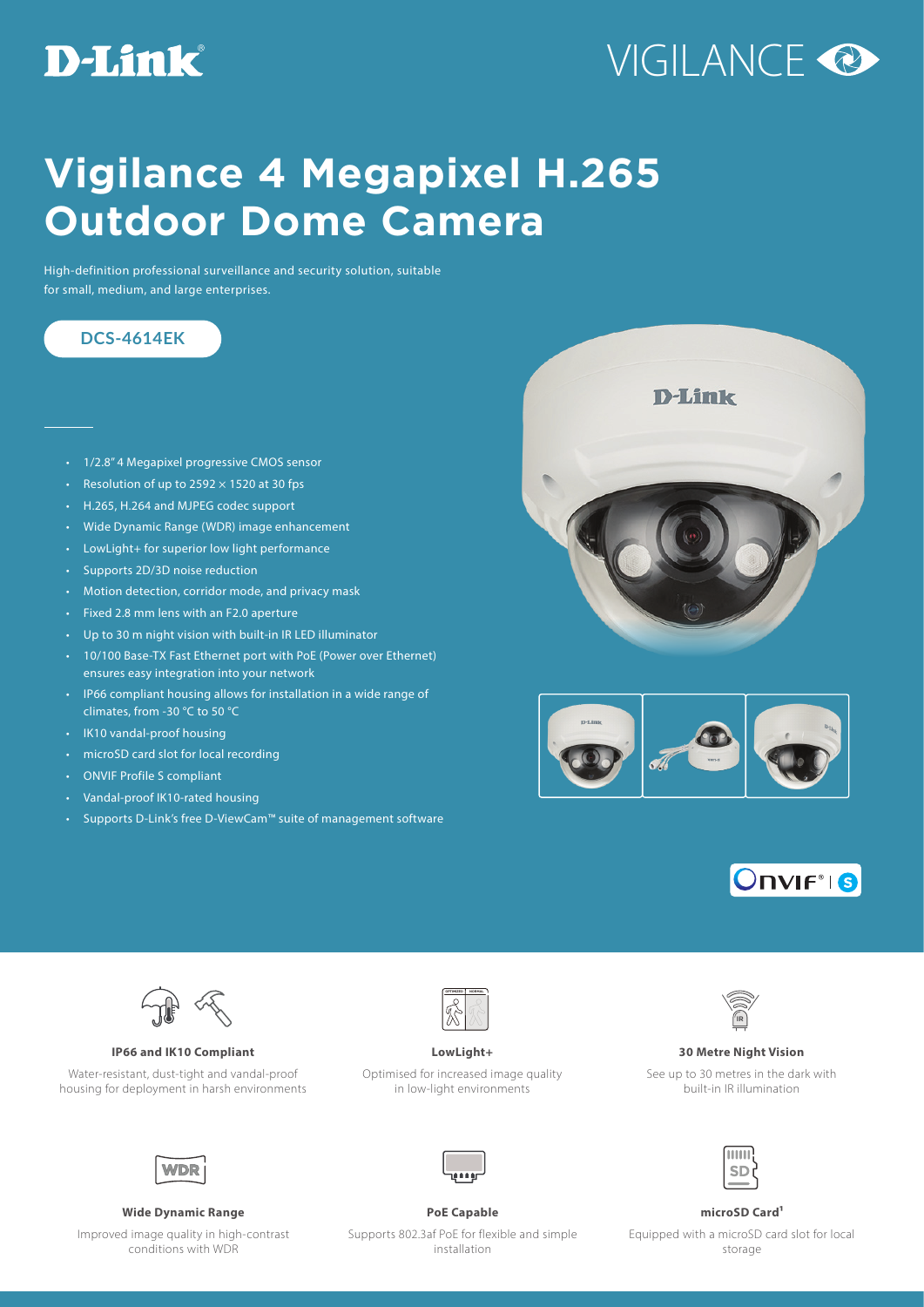| Camera                                  |                                                                                                                                                                                                                                                                                                                                                                                                                                                                                                    |                                                         |                        |
|-----------------------------------------|----------------------------------------------------------------------------------------------------------------------------------------------------------------------------------------------------------------------------------------------------------------------------------------------------------------------------------------------------------------------------------------------------------------------------------------------------------------------------------------------------|---------------------------------------------------------|------------------------|
| Camera Hardware Profile                 | 1/2.8" 4-megapixel progressive CMOS sensor<br>30 meter IR illumination distance<br>Minimum illumination:<br>Color: 0.05 lux @(F2.0, AGC ON)<br>B/W: 0 lux @(IR LED ON)<br>Built-in Infrared-Cut Removable (ICR) Filter module<br>18x digital zoom<br>Minimum object distance 0.5 m<br>Focal length: 2.8 mm<br>Aperture: F2.0<br>Angle of view:<br>$(H) 100^\circ$<br>$(V) 58^\circ$<br>$(D) 126^\circ$<br>3-axis adjustment angle (non-motorized):<br>Pan: 350°<br>Tilt: 15° - 90°<br>Rotate: 335° | IP66 ●  o<br><b>D-Link</b><br>Housing<br>Camera<br>Lens | $\bullet$ IR LEDs<br>r |
| Camera Housing                          | IP66 certified weatherproof housing<br>Supports IK10 standard                                                                                                                                                                                                                                                                                                                                                                                                                                      |                                                         | IK10<br>Casing         |
| Image Features                          | Configurable image size/quality/frame rate/bit rate<br>Time stamp and text overlays<br>Configurable shutter speed/brightness/saturation/<br>contrast/sharpness/3D filter<br>Configurable motion detection area<br>Configurable privacy mask zones<br>Auto White Balance (AWB)<br>Auto Gain Control (AGC)<br>Wide Dynamic Range (WDR)<br>LowLight+<br>Corridor mode                                                                                                                                 | Ethernet<br>Jack                                        | D-TIUF                 |
| Video Compression                       | Simultaneous H.265/H.264/MJPEG format<br>compression<br>JPEG for still images                                                                                                                                                                                                                                                                                                                                                                                                                      |                                                         |                        |
| Max. Video Resolution and<br>Frame Rate | $2592 \times 1520$ at up to 30 fps                                                                                                                                                                                                                                                                                                                                                                                                                                                                 | Power<br>Connector                                      | Reset<br>Button        |
| <b>External Device Interfaces</b>       | microSD card slot <sup>1</sup><br>Reset button                                                                                                                                                                                                                                                                                                                                                                                                                                                     |                                                         |                        |

| <b>Network</b>    |                                                                                                                                                                                                                                                           |
|-------------------|-----------------------------------------------------------------------------------------------------------------------------------------------------------------------------------------------------------------------------------------------------------|
| Network Protocols | IPv4<br><b>HTTP/HTTPS</b><br>RTSP/RTP/RTCP<br><b>TCP</b><br><b>UDP</b><br><b>DHCP</b><br><b>DNS</b><br><b>DDNS</b><br><b>NTP</b><br><b>FTP</b><br><b>SMTP Client</b><br><b>ONVIF Profile S compliant</b><br>ARP<br><b>ICMP</b><br>PPPoE<br>SNMP v1/v2c/v3 |

PoE Class 3)

10/100 Base-TX Fast Ethernet port (supports 802.3af